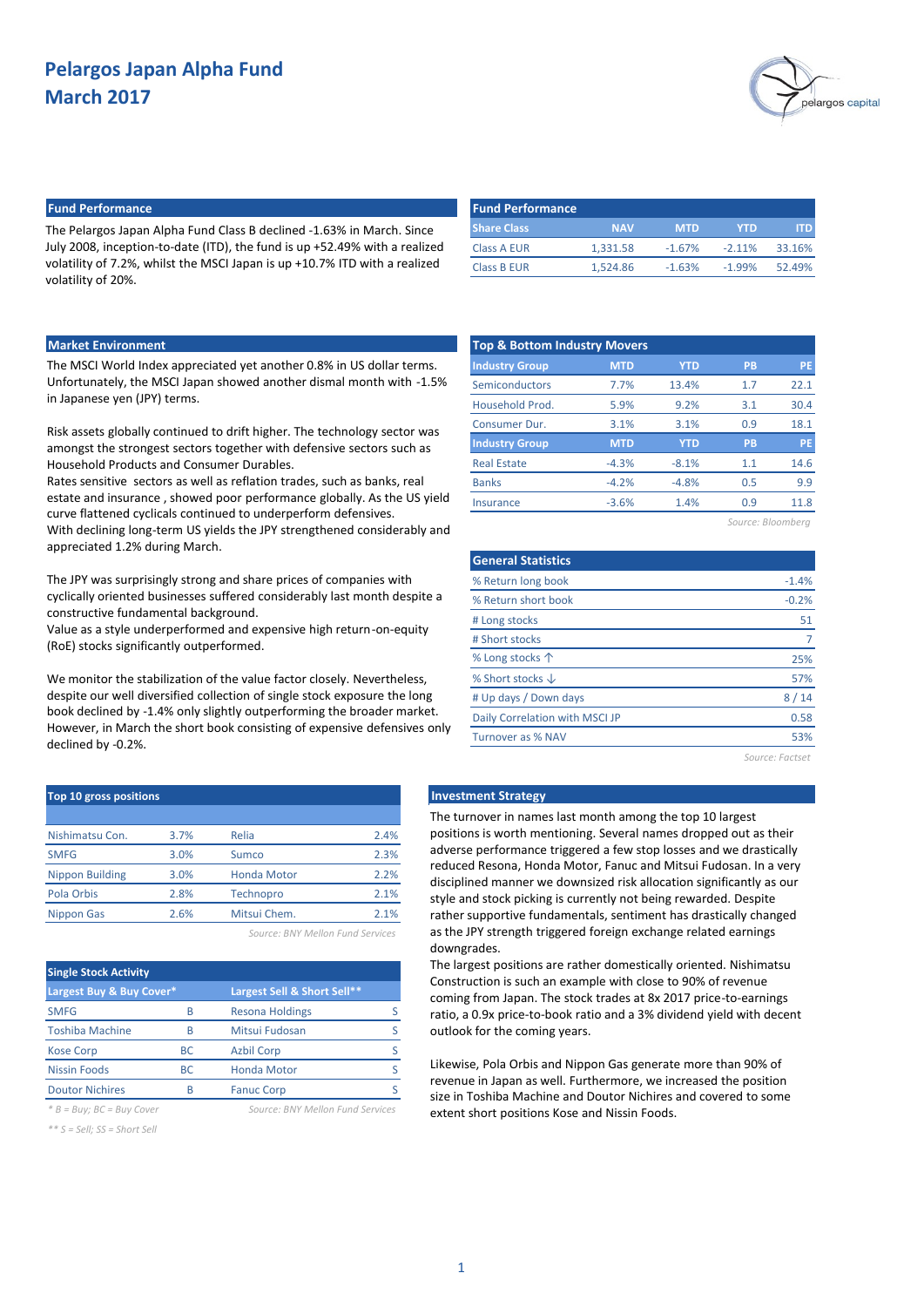

### **Investment Strategy Top Gainers & Losers**

Equity volatility declined across the globe, as such the magnitude of single stock moves was limited. The cross currents of demand and supply in Japan are very systematic with little stock specific drivers. The negative performance in March was the result of a long list of small losses related to value massively underperforming expensive quality. The gainers in Japan were high price- and earningsmomentum stocks such as Technopro, Sumco and Azbil. Technopro is a high value added engineering solution/outsourcing company and continues to benefit from a tight labor market with pricing power and structural growth. Although the demand/supply imbalance in Sumco's wafer end market is well understood by now, continuous confirmation of a disciplined supply side control supports further price increases. As of last month Sumco contributed 1.5% since initiation in October 2016. Risk/reward has diminished and as such the position size has been reduced and stop losses levels upped accordingly.

The losses on a single stock level were minor last month. The REITs clearly stand out as both Ichigo REITs, the hotel and office REIT, declined despite lower bond yields globally. The diversification effect did not work as expected.

The highest gross exposure (+30%) is allocated to the Industrials sectors. The net long position in Industrials was +19% as of end of March and the IT sector accounted for a 5% net long position.







**Gainers CTR\*** Losers Technopro L 0.2% Nishimatsu Con. L Sumco Corp L 0.2% Toshiba Machine L Azbil Corp L 0.1% SMFG L Fanuc Corp L 0.1% Ichigo REIT L Toshiba Plant L 0.1% Ichigo Hotel REIT Inv L 0.1% 0.1% **CTR\*** -0.1%  $-0.1%$  $-0.1%$ -0.1%  $-0.1%$ **CTR\*** 0.2% 0.2% 0.1%

*\*CTR = Contribution Source: Factset*



*Source: UBS PAS*

On a daily basis, we track a number of style factors through our proprietary quant model. This helps us to detect dislocation within the market. In addition, it helps our understanding of style trends and investor's behavior in Japan.

The outperformance of the value factor started in July and peaked in December. The strong performance of value was very consistent across different types of definitions and sectors. Since December the strong performance of value stocks has stalled. For the past few weeks we observed a significant underperformance of value. In March, price-tobook (PB) recorded a negative 2% spread return. Even more surprising, in the face of global bond yields declining last month dividend, as a style, performed negatively as many high dividend paying stocks qualify as value stocks these days.

The weighted average P/B of the long book is 1.6x compared to 2.4x for the short book. Price momentum exposure continues to be elevated. On a 9-month basis, the long book's price momentum is +35.4% and the short book's price momentum was just flat with -0.4%%.

The P/E of the long book was 16.8x compared to 27.4x for the short book. The EV/EBITDA of the long book is 8.0x compared to 12.5x for the short book. The dividend yield of the long book is 2.2% compared to 1.9% in the short book.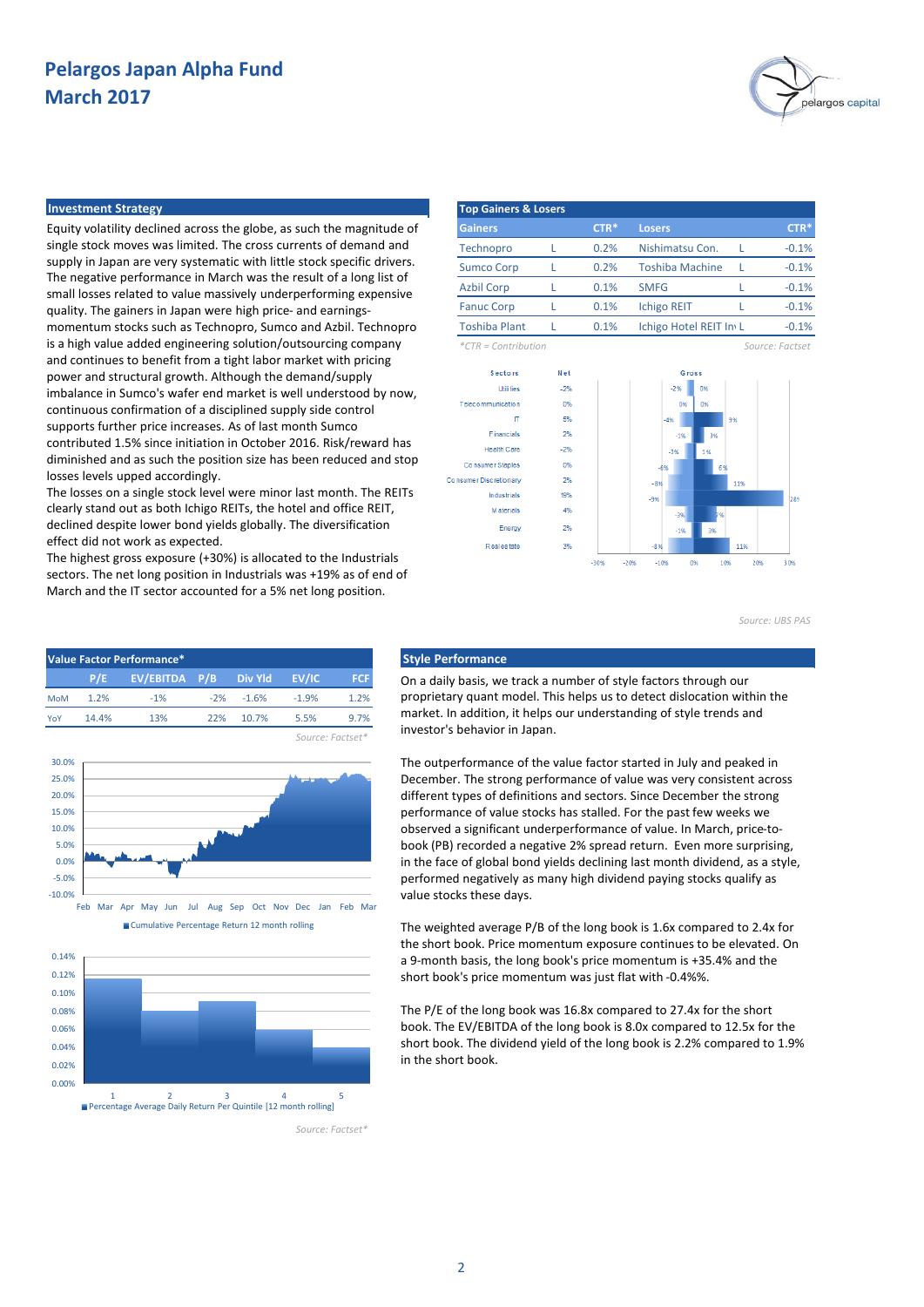

#### **Risk Measurement and Management**

The chart below shows the rolling 12-month net and gross exposure as 10 (trading) days moving averages.

We were well positioned for the strong revival in cyclical value and in a very disciplined manner took profits during the October to January period. Therefore the net exposure dropped down to +20% and gross exposure to 100% by mid-February. Late February we re-introduced a higher risk allocation and expanded the long as well as the short book. As our approach is not being rewarded we quickly withdrew and lowered gross and net exposure again. At the end of the month gross exposure stood at 120% and net exposure at 25%.

The ex-ante volatility based on daily data stood at 5.3% with an ex-ante beta of 0.26. The beta of the long book exceeded that of the short book as value opportunities are concentrated in higher beta situations.



*Source: BNY Mellon Fund Services\* Source: GS and Nomura*

| <b>Fund Overview</b>   |        |                 |
|------------------------|--------|-----------------|
|                        | Long   | <b>Short</b>    |
| Price to Earnings (PE) | 16.8   | 27.4            |
| <b>EV/EBITDA</b>       | 8.0    | 12.5            |
| Price to Book (PB)     | 1.6    | 2.4             |
| <b>Dividend Yield</b>  | 2.2    | 1.9             |
| EV/IC                  | 1.1    | 1.9             |
| 1 month momentum       | $-2.7$ | $-1.4$          |
| 6 month momentum       | 22.9   | 4.8             |
| 9 month momentum       | 35.4   | $-0.4$          |
| Earnings momentum (1M) | 33.0   | 27.9            |
| Earnings momentum (3M) | 33.4   | 22.4            |
| <b>CFROI</b>           | 7.9%   | 11.6%           |
| Cash/MarketValue       | 33.1%  | 14.5%           |
|                        |        | Source: Factset |
| <b>Style Exposure</b>  |        |                 |
|                        | Long   | <b>Short</b>    |
| <b>Beta</b>            | 0.92   | 0.86            |
| Volatility             | 11.9%  | 11.5%           |
| Debt-to-equity         | 7%     | 73%             |
|                        |        | Source: UBS PAS |
|                        |        |                 |

| <b>Risk Statistics Delta Adjusted</b>     |      |
|-------------------------------------------|------|
| Volatility (ex-ante; 3 months daily data) | 5.3% |
| Volatility (ex-ante; 5yr monthly data)    | 7.1% |
| Var (99%, 5 days)                         | 1.0% |
| Beta (ex-ante)                            | በ ንፍ |

## **Outlook**

*Strategic Framework - Outlook 1st half of 2017*

The cyclical bear market from August 2015 into June 2016 took the broader index down -30% peak-to-trough. 2016 was another year of heightened macro event risk. Perceived low probability outcomes caused major surprises. January 2016 was one of the worst 'start-of-theyears' on record. In June, Brexit risk aversion upset markets globally and the outcome of the US presidential election led to further elevation of political uncertainty. The Japanese market bottomed together with global bond yields, and with that the greatest rotation from defensives into cyclicals for the past decade occurred. We correctly anticipated that the Fed would not be able to normalize interest rates as projected, because trend growth is too anemic. However, supply/demand balance shifted drastically in the bond market and with higher yields in the US the Japanese JPY weakened and with it value stocks finally performed well. For the first half of 2017 we expect the value trade to continue as yields need to adjust higher globally, be it due to better economic growth or central banks tapering. However, leverage in the global economic system is too high, therefore much higher yields cannot be absorbed and eventually disinflation will return. For the immediate future Japanese equities look attractive as valuations are not stretched, earnings revisions are trending upwards and buyback programs are accretive for shareholders and supportive from a flow perspective.

#### *Tactical assessment* - monthly outlook

We viewed the August 2015 – June 2016 decline in Japanese equities as a cyclical bear market after which the structural bull market will reassert itself. The June to December rally, in our opinion, was the initial up-leg in the continuation of the structural bull. This remains our base case, which has been severely tested in 2017, as the JPY strength in combination with lower yields globally pose considerable headwinds. Clearly our risk budgeting indicates that our conviction level has declined, but we know what to look out for and bottom-up have great conviction in the potential returns of our single stock exposure. In the long book we have incredibly inexpensive companies. Once market participants start to focus on idiosyncratic factors again and put aside the top-down "Japanese equities equals Japanese Yen" mentality, we expect to capture significant gains from the great companies we invest in.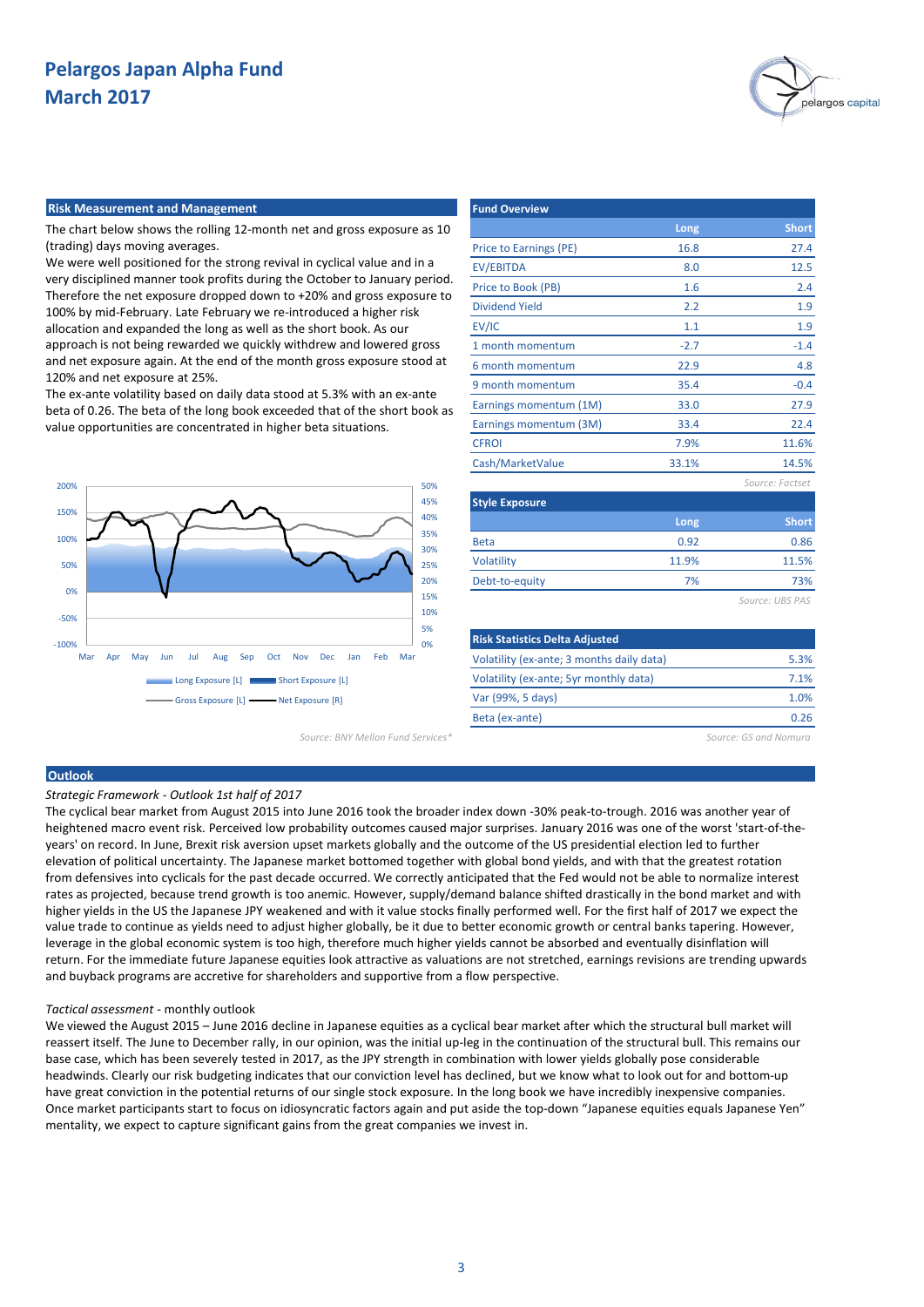

| <b>Historic Fund Performance (Monthly)</b> |            |          |          |          |          |          |          |          |          |          |            |          |
|--------------------------------------------|------------|----------|----------|----------|----------|----------|----------|----------|----------|----------|------------|----------|
|                                            | <b>Jan</b> | Feb      | Mar      | Apr      | May      | Jun      | Jul      | Aug      | Sep      | Oct      | <b>Nov</b> | Dec      |
| <b>Class A EUR</b>                         |            |          |          |          |          |          |          |          |          |          |            |          |
| 2017                                       | 0.49%      | $-0.93%$ | $-1.67%$ |          |          |          |          |          |          |          |            |          |
| 2016                                       | 1.35%      | 0.88%    | 1.08%    | $-0.18%$ | $-1.05%$ | $-4.52%$ | 2.08%    | $-1.09%$ | $-0.33%$ | 2.38%    | 0.99%      | 0.38%    |
| 2015                                       | $-1.28%$   | 4.85%    | $-0.32%$ | 3.21%    | 2.54%    | $-1.63%$ | $-3.07%$ | $-3.05%$ | 2.42%    | 1.83%    | 2.16%      | $-1.62%$ |
| 2014                                       | $-3.21%$   | $-0.64%$ | $-0.59%$ | $-1.03%$ | $-2.28%$ | 1.40%    | 0.19%    | $-0.64%$ | 2.01%    | $-1.94%$ | $-1.28%$   | 0.92%    |
| 2013                                       | 4.99%      | $-0.58%$ | 6.55%    | 6.10%    | $-1.05%$ | $-0.78%$ | 0.26%    | $-0.91%$ | 1.08%    | $-0.79%$ | 1.35%      | 1.61%    |
| 2012                                       | $-1.43%$   | 3.77%    | 1.31%    | $-1.26%$ | $-3.88%$ | 1.72%    | 0.79%    | 0.89%    | 1.28%    | 0.54%    | 2.53%      | 3.78%    |
| 2011                                       | 0.84%      | $-0.06%$ | $-1.56%$ | 0.10%    | $-0.19%$ | 0.38%    | $-0.01%$ | $-3.68%$ | 0.64%    | $-0.41%$ | $-2.64%$   | 1.64%    |
| 2010                                       | 0.65%      | $-0.25%$ | 3.27%    | 3.16%    | $-2.71%$ | $-1.27%$ | 1.12%    | $-0.39%$ | 0.82%    | 1.03%    | 1.28%      | 1.75%    |
| 2009                                       | 0.35%      | 1.62%    | $-0.76%$ | $-0.71%$ | 0.98%    | 1.03%    | $-1.84%$ | 2.07%    | $-1.61%$ | $-0.40%$ | $-3.37%$   | 3.19%    |
| <b>Class B EUR</b>                         |            |          |          |          |          |          |          |          |          |          |            |          |
| 2017                                       | 0.56%      | $-0.92%$ | $-1.63%$ |          |          |          |          |          |          |          |            |          |
| 2016                                       | 1.27%      | 0.92%    | 1.18%    | $-0.16%$ | $-1.08%$ | $-4.33%$ | 2.12%    | $-1.05%$ | $-0.29%$ | 2.38%    | 0.88%      | 0.39%    |
| 2015                                       | $-1.24%$   | 4.89%    | $-0.27%$ | 3.25%    | 2.57%    | $-1.67%$ | $-2.94%$ | $-3.01%$ | 2.46%    | 1.88%    | 2.06%      | $-1.42%$ |
| 2014                                       | $-3.16%$   | $-0.60%$ | $-0.56%$ | $-0.99%$ | $-2.24%$ | 1.44%    | 0.23%    | $-0.60%$ | 2.06%    | $-1.89%$ | $-1.24%$   | 0.96%    |
| 2013                                       | 5.35%      | $-0.58%$ | 6.98%    | 6.48%    | $-1.07%$ | $-0.78%$ | 0.31%    | $-0.92%$ | 1.18%    | $-0.80%$ | 1.46%      | 1.73%    |
| 2012                                       | $-1.38%$   | 3.81%    | 1.35%    | $-1.21%$ | $-3.83%$ | 1.76%    | 0.84%    | 0.93%    | 1.32%    | 0.58%    | 2.50%      | 4.06%    |
| 2011                                       | 0.93%      | $-0.03%$ | $-1.55%$ | 0.14%    | $-0.14%$ | 0.42%    | 0.03%    | $-3.63%$ | 0.69%    | $-0.38%$ | $-2.60%$   | 1.68%    |
| 2010                                       | 0.73%      | $-0.23%$ | 3.52%    | 3.39%    | $-2.83%$ | $-1.31%$ | 1.23%    | $-0.37%$ | 0.91%    | 1.13%    | 1.40%      | 1.89%    |
| 2009                                       | 2.07%      | 1.67%    | $-0.73%$ | $-0.67%$ | 1.34%    | 1.13%    | $-1.93%$ | 2.24%    | $-1.68%$ | $-0.39%$ | $-2.99%$   | 2.84%    |

| <b>Historic Fund Performance (Yearly)</b> |           |       |       |          |      |               |          |       |       |       |
|-------------------------------------------|-----------|-------|-------|----------|------|---------------|----------|-------|-------|-------|
|                                           | 2017      | 2016  | 2015  | 2014     | 2013 | 2012          | 2011     | 2010  | 2009  | 2008  |
| <b>Class A EUR</b>                        | $-2.11\%$ | 1.78% | 5.81% | $-6.99%$ |      | 18.86% 10.24% | $-4.96%$ | 8.66% | 0.36% |       |
| <b>Class B EUR</b>                        | $-1.99%$  | 2.07% | 6.36% | $-6.52%$ |      | 20.57% 10.95% | $-4.48%$ | 9.67% | 2.75% | 6.46% |

2008

| <b>Investment Manager</b>         |
|-----------------------------------|
| <b>Legal Status</b>               |
| <b>Fiscal Status</b>              |
| <b>Dividend Policy</b>            |
| <b>Base Currency</b>              |
| <b>ISIN Class A EUR</b>           |
| <b>ISIN Class B EUR</b>           |
| <b>Inception Date Class A EUR</b> |
| <b>Inception Date Class B EUR</b> |
|                                   |

**Investment Manager Investment Manager Pelargos Capital <b>Fund Size in EUR Legal Status** FGR (fund for joint account) **Fund Size in USD VBI** (tax exempt) **Dividend Policy** Reinvestment July 2008 January 2009

€ 228,789,872

\$243,706,971

Fund Facts Fund Facts **Base Currency <b>EUR** EUR **EUR EUR EUR EUR EUR EUR EUR EUR EUR EUR EUR EUR EUR EUR EUR EUR EUR EUR EUR EUR EUR EUR EUR EUR EUR EUR EUR EUR EUR EUR EUR EUR EUR ISIN Class A EUR EUR ISIN CLASS A EUR** 10,000 **MINIMUM Subscription Class B EUR** 10,000 **ISIN COLLECT B EUROL DEALING B EVALUATE DRAM** EVALUATE FIRST Business day of each month **Inception Subscription** Any dealing day, 5 business days notice **Redemption** 15 business days notice **Management Fee Class A Company Facts Company Facts Management Fee Class B Firm AUM in EUR EUR** € 228,789,872 **Performance Fee Class A** 20% subject to High Watermark **Firm AUM in USD Performance Fee Class B** 15% subject to High Watermark **See Strain Strain Strain Strain Strain Strain Strain Strain Strain Strain Strain Strain Strain Strain Strain Strain Strain Strain Strain Strain Str Early Redemption Fee** max 1% (accrues to Fund) **Lock-up Class B** 1 year Portfolio Managers **Service Providers** Richard Dingemans **Prime Brokers** UBS AG, Goldman Sachs International Michael Kretschmer **Administrator** BNY Mellon Fund Services **Accountant** PricewaterhouseCoopers € 87,876,064 236 57,423 \$93,605,583 **Participations Outstanding Class A** 1.5% 1.0% **Participations Outstanding Class B**

3.44%

0.52%

1.40%

0.96% -1.35% 1.39%